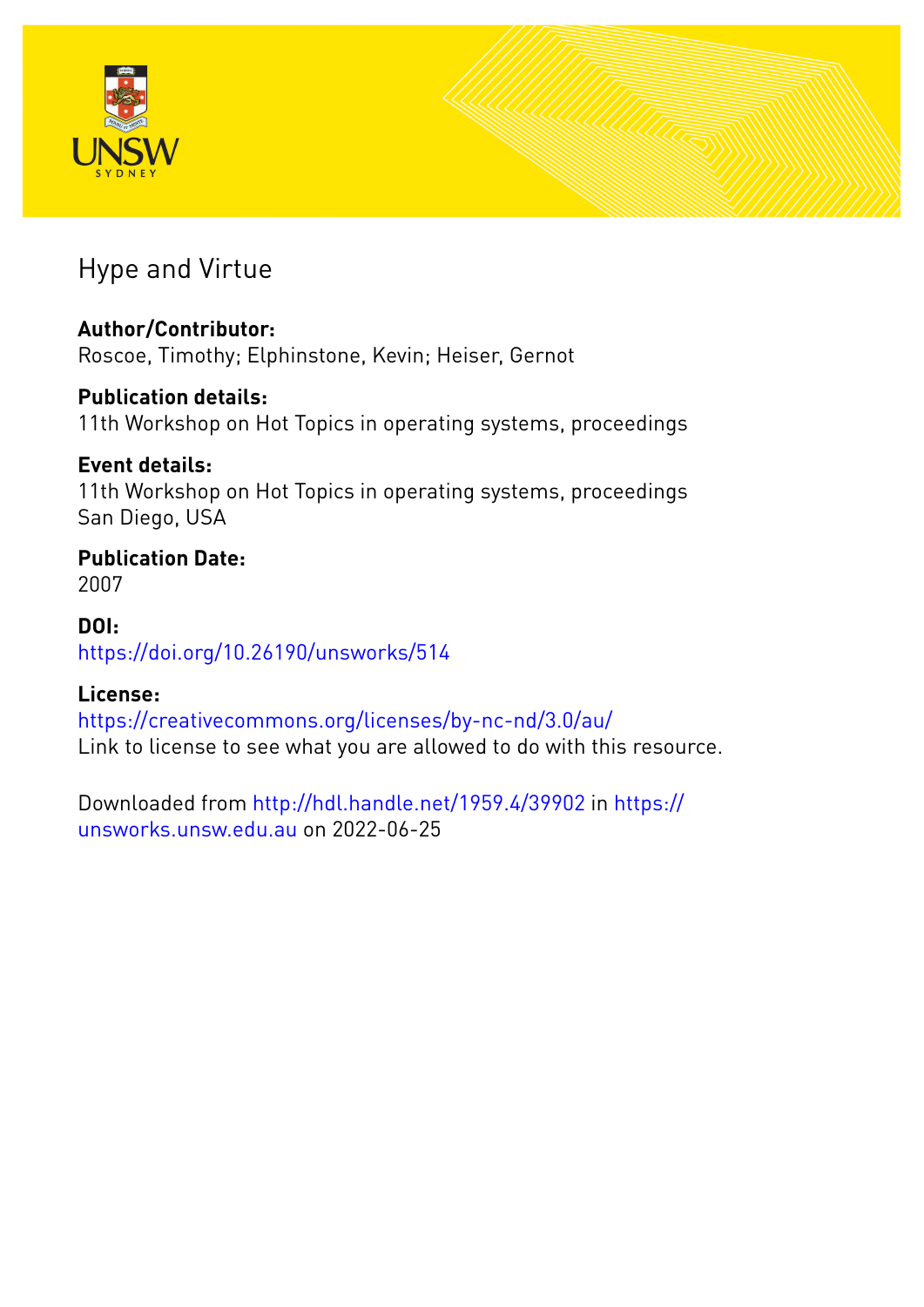# Hype and Virtue

Timothy Roscoe<sup>∗</sup> Kevin Elphinstone<sup>†</sup> National ICT Australia Gernot Heiser†‡

## **Abstract**

In this paper, we question whether hypervisors are really acting as a disruptive force in OS research, instead arguing that they have so far changed very little at a technical level. Essentially, we have retained the conventional Unix-like OS interface and added a new ABI based on PC hardware which is highly unsuitable for most purposes. Despite commercial excitement, focus on hypervisor design may be leading OS research astray. However, adopting a different approach to virtualization and recognizing its value to academic research holds the prospect of opening up kernel research to new directions.

# **1 Introduction**

Are hypervisors really a disruptive technology? Both the IT industry and the academic OS research community have devoted much attention recently to virtualization, in particular the development of hypervisors for commodity hardware, and commodity hardware support for them.

Virtualization has been touted in popular articles as a disruptive technology, and indeed as "the new foundation for system software" [6]. A recent spirited debate has centered on the claim that the hypervisor-based approach to system software fixes most of the perceived flaws of microkernels while retaining their apparent advantages [13, 14].

While the importance of the current wave of virtualization technology seems clear from a commercial standpoint, in this paper we critically examine whether hypervisors represent an equally disruptive factor for the OS research community. One might ask, to coin a phrase, "are virtual machine monitors OS research done right?"

We argue that this is not the case at present, and that most current research based around virtualization is not very different (if at all) from the kinds of problems the community has always worked on. However, we *do* feel that virtualization presents truly interesting directions for academic research (as opposed to product development or business models), both as an enabler for new ideas, and as a source of a new class of problem. We lay out some of these directions towards the end of this paper.

A challenge with any technological development which creates intense interest simultaneously in both academia and venture capital circles is separating the long-term scientific and engineering questions traditionally relegated to academic research from the short-term issues closely tied to particular business models, contexts, and in some cases individual companies.

This is an unashamedly academic paper, deliberately bracketing short-term commercial pressures to concentrate instead on longer-term research questions in OS design. We do not wish to devalue short-term research strongly embedded in current products and markets, but we emphasize that it is not our concern here.

In the next section we compare hypervisors to other kernels from a long-term research perspective (rather than focusing on their short-term applications) and in Section 3 critique the new system interface offered by hypervisors. In Section 4 we identify an approach to building and using virtualization technology to move academic OS research along by freeing it from some of the business-oriented constraints that have dogged the field for some time. In Section 5 we outline a few possibilities that this view of virtualization opens up, and conclude in Section 6.

# **2 Much Ado**

Current VM-related research falls into two areas: building better hypervisors, and novel applications for them.

Our target in this paper is the former, though first we remark in passing that a number of novel applications for hypervisors are either (admittedly useful) tools for writing existing operating systems, or ingenious workarounds for the deficiencies of the guest OS – the ideas are important, but a well-designed OS interface would make their implementation much easier, and they don't investigate what a radically new operating system design might achieve.

What the VMM is providing here is a means to get the work done without changing an existing guest OS, perhaps because such a job is beyond the capacity of a single PhD student or does not fit into a time frame dictated by upcoming publishing deadlines. These are important practical considerations, but we should also explore the

<sup>∗</sup>Now at ETH Z¨urich, Switzerland

<sup>†</sup>Also at the University of New South Wales, Sydney, Australia

<sup>‡</sup>Also with Open Kernel Labs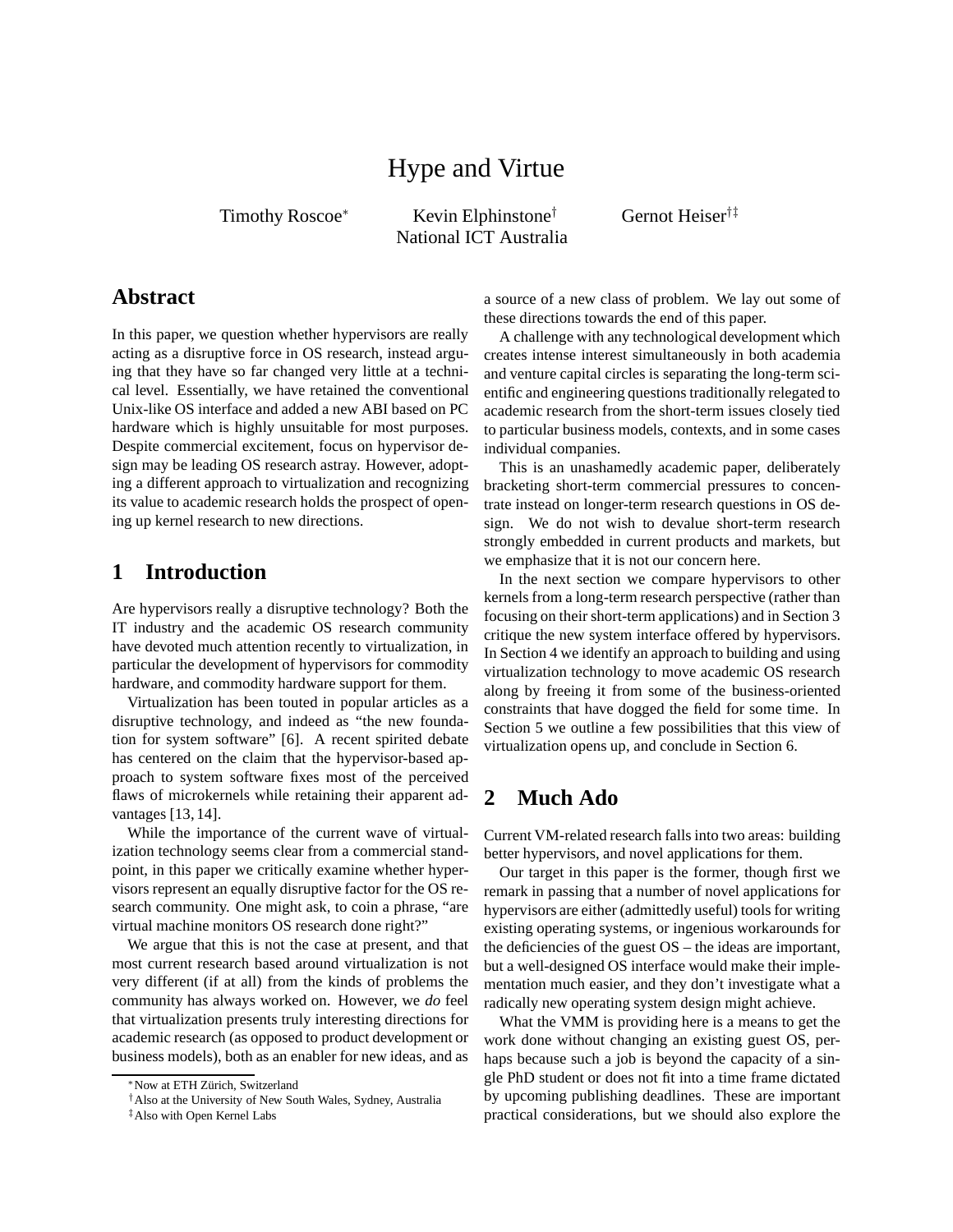long-term question of whether the combination of modified VMM and legacy operating system is a better solution than simply building a better OS in the first place.

Rather than treating these application ideas as simply neat VMM tricks, we should take them as new *requirements* for OS design and implementation. Resorting to a hypervisor to implement replay debugging or sophisticated security mechanisms, for instance, is a tacit admission that the current guest OS of choice cannot be practically evolved to support this functionality.

In the rest of this section, we critically examine the canonical tasks of a kernel – resource sharing, protection, abstraction of hardware, and communication – and try to establish what is genuinely different in a hypervisor versus a conventional kernel.

#### **Sharing and Protection**

Sharing is about controlling how multiple clients, in this case virtual machines, use the resources of the hardware. Protection is about ensuring that these clients do not unduly interfere with each other – by accessing each others' data, or affecting each others' performance by acquiring resources that system policy has not allocated to them.

We should ask whether approaches to sharing and protection in the new generation of hypervisors are in any sense novel. It is true that CPU resource allocation has been given a new context by the possibility of selling resources (packaged as VMs) in the form of "utility computing". However, almost all the solutions to this problem (mostly in the form of hypervisor scheduling algorithms) are quite old, lifted from the now-moribund field of multimedia systems (e.g. [8,17,23]). Data protection is achieved via per-VM MMU state – hardware access aside, essentially the same as address-space protection in a conventional OS, even if it is abstracted differently.

#### **Communication**

Communication between VMM clients is addressed very differently. Rather than borrowing solutions from monolithic and micro-kernels, hypervisor designs appear to define the problem away.

The argument [13] goes as follows: since the communication principals are complete operating systems in themselves, they are largely self-contained, much like library OSes over exokernels like Aegis [11] and Nemesis [17]. Consequently the VMM has little need to support the equivalent of fast IPC in microkernels, since the system as a whole has little need for shared servers. Furthermore, the kernels inside VMs are expecting to communicate via their own networking stack (since they assume they have a machine to themselves), and hence an emulated Ethernet should suffice for the small amount of local inter-VM communication they do need.

However, it seems that fast IPC performance is indeed important for hypervisors after all. A trend in hypervisor design is moving drivers into guest OS domains used as "driver servers", mirroring microkernels.

For example, the early design of Xen [1] resembled an exokernel, with low-level multiplexing of resources between relatively self-contained domains. Recently, Xen has morphed into an architecture where drivers run in separate domains [12] which function like driver servers in microkernels [18]. There are compelling reasons to do this, though they're not particularly technical. In particular, Xen no longer needs device drivers since it can use those written for another kernel by running them in copies of that OS.

Hypervisors hence now perform a lot of IPC in the normal execution of guest OSes. Fortunately, a wealth of research in this area seems directly applicable, both for synchronous IPC (useful for short, bounded-executiontime calls such as driver invocations), e.g. [19], and asynchronous messages (suitable for data transport), e.g. [2].

#### **Abstraction**

The key area where hypervisors differ from traditional kernels is abstraction: how resources are presented to the client. Rather than a view based on processes, threads, and address spaces, hypervisors aim at an abstraction which resembles the hardware enough to run guest OS kernels written for the physical machine.

Compatibility aside, this abstraction has a clear advantage: it can be made to correspond to a user-level application. Ironically, both traditional microkernels and monolithic systems lack an explicit kernel representation of a complete application. For example, Unix applications often span multiple processes (or even process groups), while multiple applications can also share use of a single process (as with the X server).

A VM, on the other hand, can both contain and isolate an application, by bundling the guest OS with the application – as one industry figure has put it, "operating systems are the new middleware" [5]. We believe this is highly significant, even if it has occurred in hypervisors almost by accident. Software is now being sold on this basis in the form of "virtual appliances".

Aside from providing backward compatibility with existing operating systems, which from this paper's perspective is commercially important but of little research interest, this new interface is the salient feature of hypervisors: it offers an explicit abstraction of an application, to which one can apply security policies, resource allocation, etc.

However, as researchers thinking critically we must ask: while this new interface might be a better abstraction, is it the best or most appropriate one?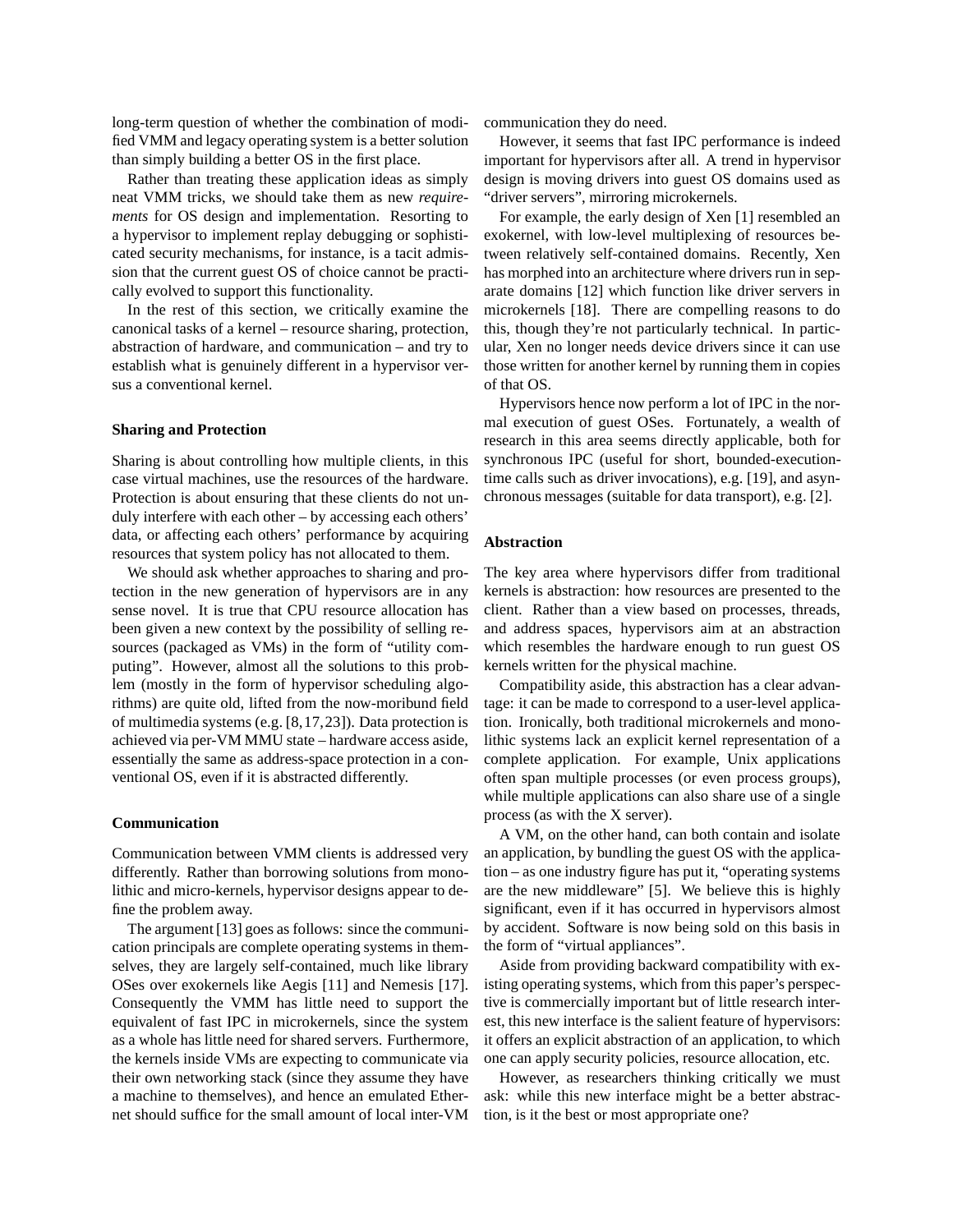## **3 Virtual Hardware as an API**

Having looked at what might be different about hypervisor design from an OS research standpoint, we now look at the design of the interface that hypervisors provide to their clients: VMs, and ultimately applications.

The interface provided by hypervisors was not designed with applications in mind at all. It is based on hardware, with modifications (paravirtualization) to address the worst performance problems. Its use for virtual appliances came after hypervisors had been around for some time, motivated by quite different reasoning (such as making parallel programming tractable [4]).

In fact, we argue that a paravirtualizing hypervisor is a bad choice for an OS interface, for a number of reasons.

#### **Implementation complexity**

A feature of the VMM-based approach is *less coding*, since to support an existing application, one simply runs the OS it expects underneath.

However, this simplicity comes at the cost of *more code*. There's now a lot of machinery on the path between the application and the (real) hardware, not directly contributing to the application's functionality (or duplicated in the stack).

The resultant bloat comes with its own security problems, since the system's trusted computing base increases in size, and its correctness becomes even harder to ascertain. Whereas previously an administrator had to be concerned with vulnerabilities in the underling OS compromising the application, now he or she needs to be worried about the application's guest OS, the VMM itself, device drivers in driver domains, and the guest OSes supporting these drivers: all of these components must now be kept up-to-date, and vulnerabilities in any of these components can jeopardize the application.

#### **Interface complexity**

It is sometimes claimed that the VMM approach leads to better system design because the VM interface is simple and low-level, leading to a more policy-free and verifiable system as a whole. This argument sounds appealing – after all, the systems research community we have always valued "elegance" and "simplicity" in our designs. Unfortunately, on close inspection there is absolutely no evidence for this.

Part of the trouble is that we can't say what we mean by "simple" or "elegant" designs. There are no agreed-upon metrics or definitions. This problem has been eloquently pointed out recently in networking [22].

A good case can be made that the low-level interface provided by hypervisors is more complex and harder to specify than typical OS ABIs (or abstract virtual machines like Java's VM or Microsoft CIL), and is hardly a move closer to formally-specified interfaces. PC-based virtual machines vary widely in supported instruction set extensions, available (virtual) hardware, physical memory layout, MMU functionality, interrupt delivery semantics, etc.

Furthermore, we know of no attempts to even informally specify this interface. At best, paravirtualization interfaces such as [24] attempt to capture the *differences* between the VM's ABI and that of the (unspecified) real hardware.

In contrast, interfaces to operating systems (both microkernels and monolithic systems) and language-based virtual machines have a long history of careful documentation [16, 20], standardization [9, 15], and more recently, formal specification [10].

An anonymous reviewer of an earlier version of this paper suggested there might be something "almost magical" about the PC hardware ABI responsible for its recent success – an intriguing notion worthy of further study.

We conjecture that there are some features of the PC ABI (for example, an upcall-based interface in the form of interrupts) which are well-suited to supporting complex applications, while other aspects (for example, the ia32 MMU design) present serious obstacles to development. Evidence for this comes in the form of which parts of the interface have been redesigned by implementers of paravirtualizing VMMs. The challenge is to take what we can from this ABI, but design a better one.

#### **Performance and scalability**

Full virtualization, considered purely as an OS ABI, results in remarkable performance and scalability penalties compared to more conventional kernel interfaces. Part of this is due to the semantic bottleneck of the hardware-like interface – it's hard for a guest OS to express complex requests efficiently across this interface, but part of the problem is the overhead of running a complete copy of an OS in each VM.

For example, Xen scales remarkably well considering its aims, but in no way compares to vanilla Linux in terms of the number of application processes runnable at a time, due almost entirely to memory overhead. Even when modified to support copy-on-write images of mostlyidentical VMs as in the Potemkin project [25], they still come out as much more heavyweight than processes.

Paravirtualization addresses these problems, but only slightly: paravirtualization starts from "pure" virtualization and backs off the minimum necessary for roughly correct execution and adequate performance. This works, but only up to a point, since the structure of the OS inside the VM still constrains the paravirtualized interface: the extra functionality typically appears as device drivers, for example.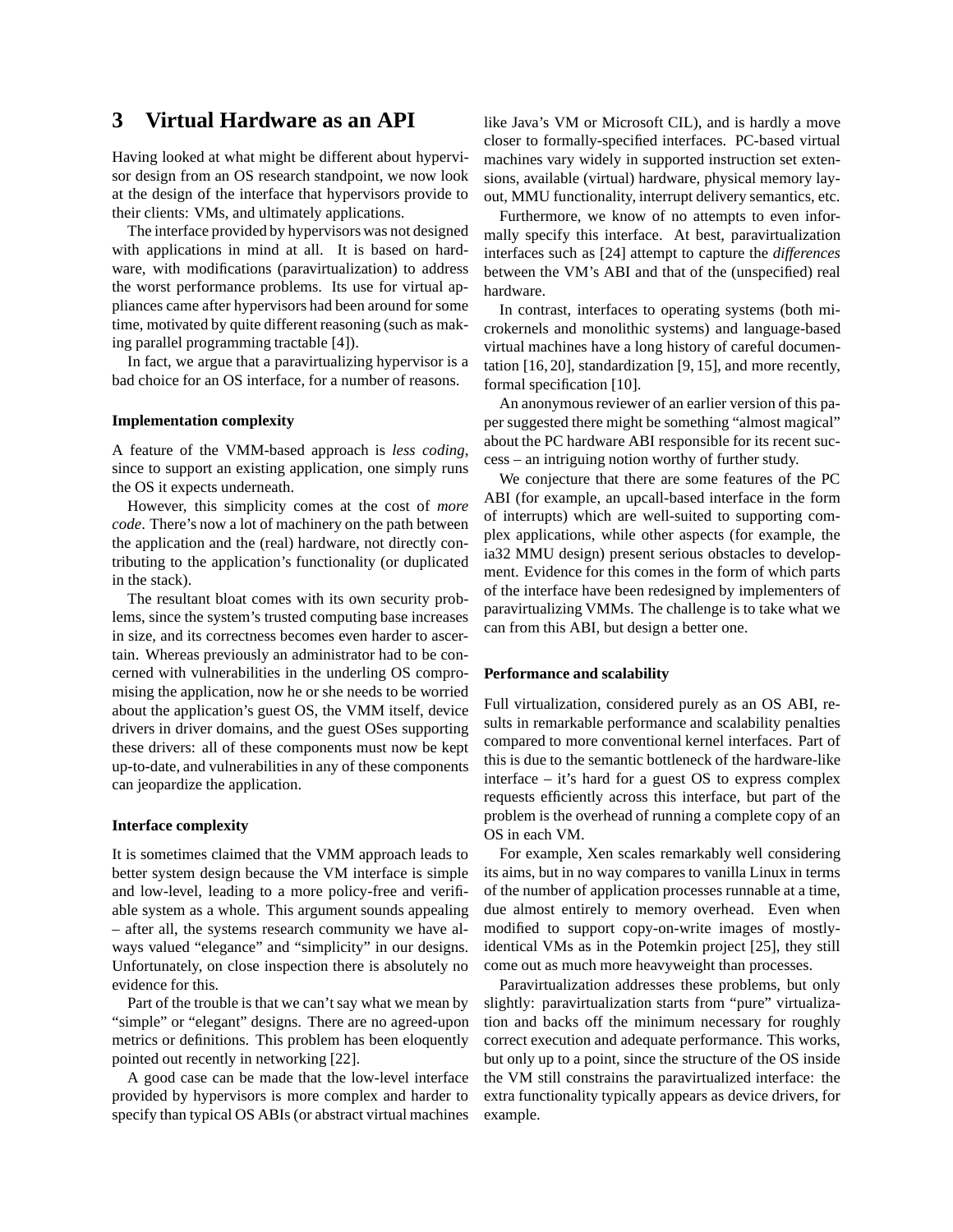In defence of hypervisors, we might say that the lack of scalability is a deliberate and considered consequence of providing performance isolation (through memory partitioning, etc.) between virtual machines. This argument, of course, does not address our point here, namely that a VM is a poor interface to an OS kernel. Moreover, it also fails to acknowledge two additional points that we feel are critical: firstly, we have no good metrics for measuring isolation, and secondly, it is not clear how effective VMMs can be at performance isolation in the presence of cache contention, even on a uniprocessor. We return to these below.

#### **Discussion**

It is ironic (and somewhat tragic) that after years of OS research we should look to the designers of PC hardware for guidance in formulating a kernel ABI. The new hypervisors have added to the traditional OS interface (POSIX or Win32) a second: paravirtualized PC hardware at the bottom. Neither is really new, nor are the designs of these interfaces terribly interesting from a future research perspective.

## **4 The opportunity**

In OS research, we should use virtualization for what it's good for. By virtualizing a commodity OS over a lowlevel kernel, we gain support for legacy applications, and devices we don't want to write drivers for. Other than that, we should avoid these interfaces and move on. Virtualization presents us with an opportunity to return to basic research in system organization.

We should not conflate the facility of virtualizing hardware with the decision to multiplex the hardware at this level, even though current hypervisors do this. Instead, we could design a simple, clear interface to a low-level resource multiplexer in addition to the virtualization interface in current monolithic hypervisors like Xen. This would provide the benefits of a well-specified API to a low-level kernel, combined with the optional ability to run legacy OSes on top, rather than mandating the hardwareemulation interface of current hypervisors.

We must be clear that we are proposing is to write new operating systems which can virtualize existing ones as a means to gain compatibility with legacy applications and to reuse drivers for some hardware. We are *not* proposing new operating systems targetted at running inside virtual machine monitors (though we agree VMMs can be useful as hardware emulators in the early stages of kernel development). The latter is of dubious value in understanding how to effectively multiplex machine resources, the basic reason for an OS in the first place. The former allows us to concentrate on this fundamental research problem without the distractions of compatibility.

This could be done in two ways. A monolithic hypervisor like Xen could be extended so as to provide a more direct interface to the Xen kernel's facilities via hypercalls. Alternatively, a modular approach would split off hypervisor functionality into an optional hardware virtualization layer running as a library over a small resource multiplexer with a clean, well-specified interface. This latter component might be described without irony as a "microkernel".

Punting support for legacy applications and device drivers to a virtualized guest OS might raise performance concerns, but from a research perspect these issues are illusory. A research operating system project can demonstrate good native device performance by simply not virtualizing drivers for the devices that the researchers care about, and writing drivers for enough devices to demonstrate to the community that the design is sound. An analogous argument applies to applications: all legacy applications can be run with acceptable performance (if not, this calls into question much of the value of virtualization), but more importantly we can allow very different applications to emerge, and port applications to the new design where maximum performance is important.

All this allows the research community to finally escape the straitjacket of POSIX or Windows compatibility, both in drivers and applications. Rob Pike [21] has estimated that about 90-95% of Plan9's development effort was occupied with compatibility (excluding drivers). We have the opportunity to concentrate on OS design without further concern for backward compatibility. The result might be research kernels which are actually usable for real work, a rare sight these days.

## **5 Disruptive virtualization**

Done right, virtualization removes the problems of driver support and legacy application compatibility, leaving open the questions of what the low-level kernel looks like and what its API is. Research kernels can experiment and *obtain practical experience* with a number of different approaches in this space.

Many systems research directions, and hypervisors are no exception, are characterized by what one assumes to be fixed (for example, the hardware and the processor architecture) and what can conversely be changed. Virtualization gives us the opportunity to redefine OS interfaces at any level above the physical hardware, allowing many areas of OS design to be rethought. Here we make a present a few of the possible avenues to investigate.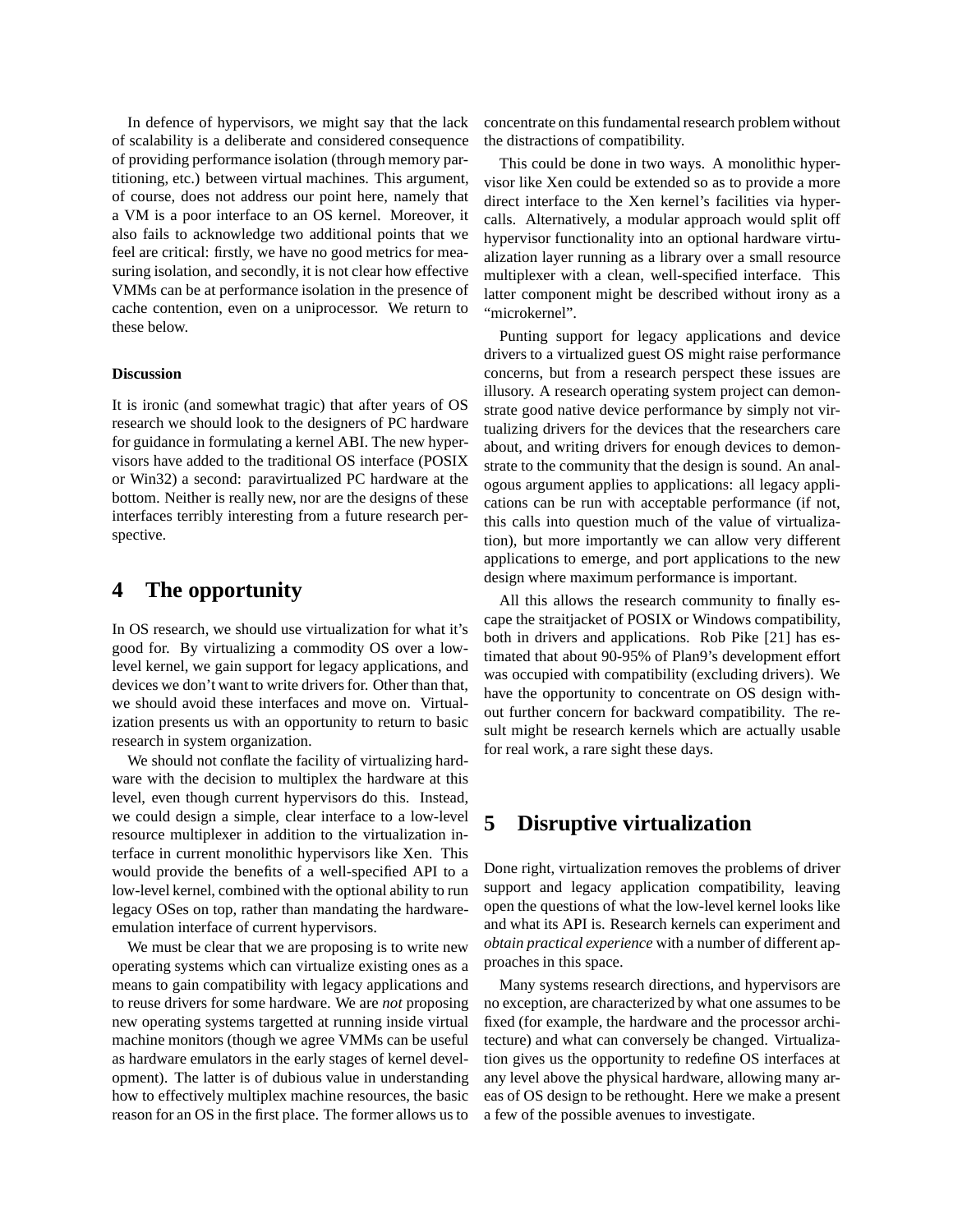#### **Kernel and API design**

Many kernel interfaces are designed for single-threaded C programs using explicit memory management. These interfaces are in many respects a poor match for modern high-level programming languages.

For example, a well-known problem is how to integrate garbage collection with virtual memory: a copying collector can page in large amounts of memory from disk only to deallocate it. Exposing control of hardware page tables to the garbage collector can greatly improve matters, but is hard to achieve in a Unix-like system. The design of a suitable, shared interface to the MMU is a challenge.

There is also an opportunity to rethink API design (particularly with regard to I/O and concurrency) in the light of transactional memory, concurrent hardware, and highlevel language constructs such as parallel combinators.

It is hard or impossible to attack these problems effectively either above a virtual hardware layer, or inside a hypervisor that supports such a layer, since the virtual hardware interface gets in the way. A more appropriate use of virtualization is enable a radical redesign of the lowest layer in the system while preserving compatibility for legacy devices and applications.

A final open question is whether a modular microkernel-based virtualization design can be as efficient at virtualization as a monolithic hypervisor. Note that situation is different from traditional microkernel issues, since it's more about vertical communication between the guest OS and microkernel, rather than horizontal IPC between processes (which is much the same in both cases).

#### **Implementation techniques**

A related problem is building an assured kernel, that is, one where we are reasonably certain the interface and implementation conform to a set of well-specified behaviors. It is famously hard to formally specify the behavior of existing OS APIs, let alone verify that a C or C++-based implementation results in the specified behavior.

However, it is hard to either gain traction with a new language in the context of an existing kernel written in C, or conversely validate a language by building a new kernel with little chance of deployment. The approach in Section 4 allows kernel design and language research to proceed together and result in a deployable OS.

A number of groups are working on better language support for systems programming. For example, Ivy [3] aims at evolving C with safe and checkable extensions.

The sel4 project is investigating an alternative approach: build a prototype model of a kernel in Haskell [7,10]. The model can be combined with a machine simulator to execute real application binaries under simulation to gain experience with the API design, while the use of a high-level language facilitates clean implementation and rapid design iteration. A machine-checkable formal specification in higher-order logic can also be extracted from the model and used to verify API properties. The final design can then be executed on real hardware via a port of the Haskell runtime or translated semi-automatically into a low-level systems programming language for a highperformance implementation.

#### **Applications**

A principal justification to perform research into different designs of OS (rather than improvements to Unix or Windows) is to enable new user-visible functionality. A large portion of this is new applications. Given the opportunity to radically rethink kernel and API design, it is natural to ask what applications might be enabled by such research.

This is a difficult question, since "killer apps" tend to emerge unexpectedly from new enabling technologies, and the current state of the art often frames thinking about new applications. There are classes of applications (for example, rich QoS-based multimedia applications) which motivated considerable OS-related research in the past, but which arguably failed because of the difficulty of integrating the techniques with existing mainstream systems.

At the very least, virtualizing a legacy guest OS and redefining the underlying kernel interfaces does strictly increase the space of feasible applications.

#### **The need for metrics**

As mentioned above, there are no good OS benchmarks for isolation or VMM scalability. In other areas of computer systems research (such as databases and filing systems) benchmarks have demonstrated benefit in evaluating solutions and comparing approaches.

Benchmarks are problematic in kernel design, in part because it is hard to devise metrics which are not tied to a particular interface, and an important aspect of what we do as OS researchers is devise better interfaces. But without objective measures of how well isolation kernels (VMMs, monolithic kernels, or raw microkernels) do their job, we cannot make meaningful comparisons.

More significantly, in the absence of well-designed benchmarks it will be hard to gauge whether performance isolation is feasible at all without hardware support. Anecdotal evidence suggests that contention for cache lines between processes can have a serious effect on application progress. As multiprocessors become the norm, this effect will become more pronounced and contention for main memory will become important as well. Any argument that VMMs (or any other isolation technology) is an improvement on the previous state of the art must be set in this context.